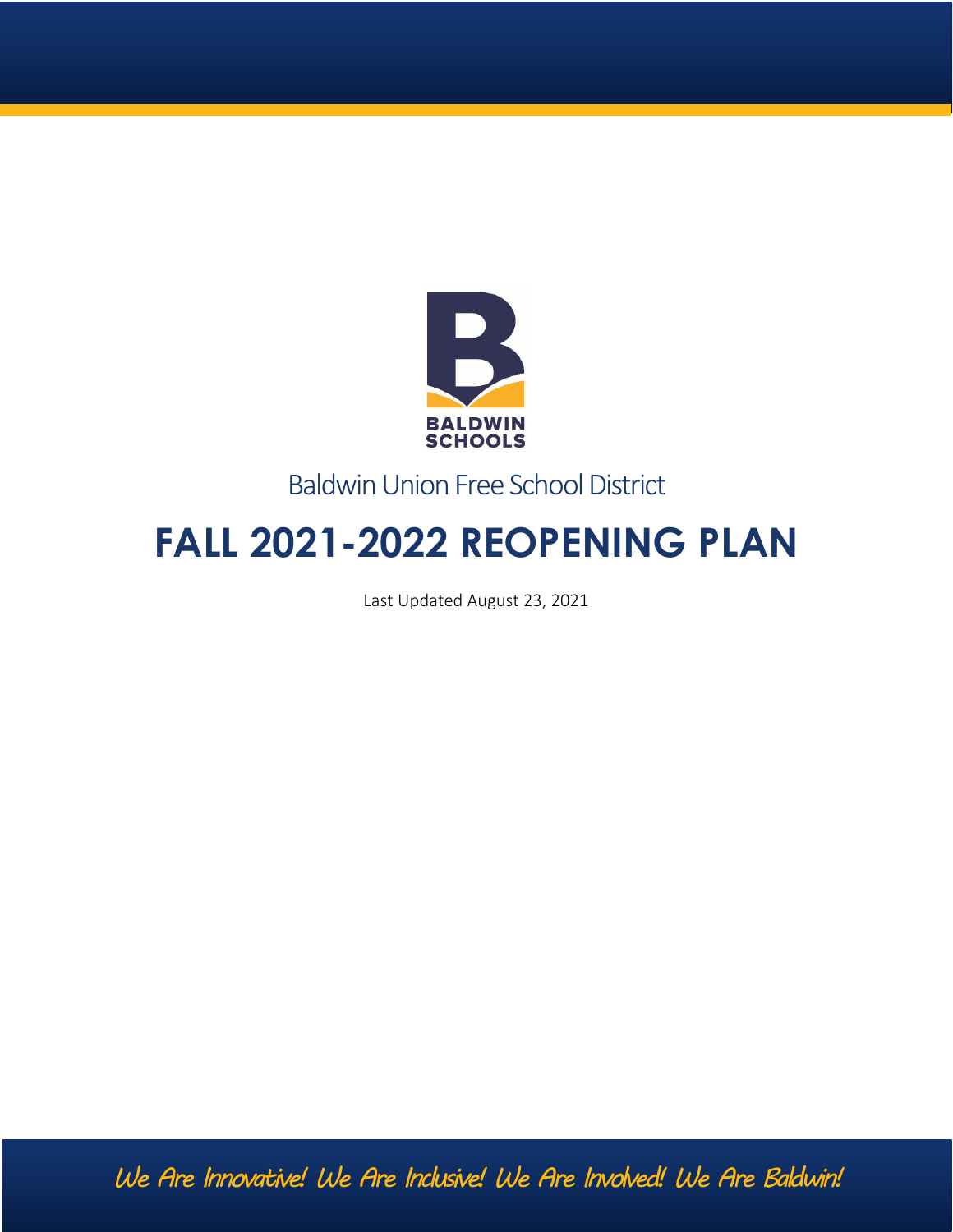## **Table of Contents**

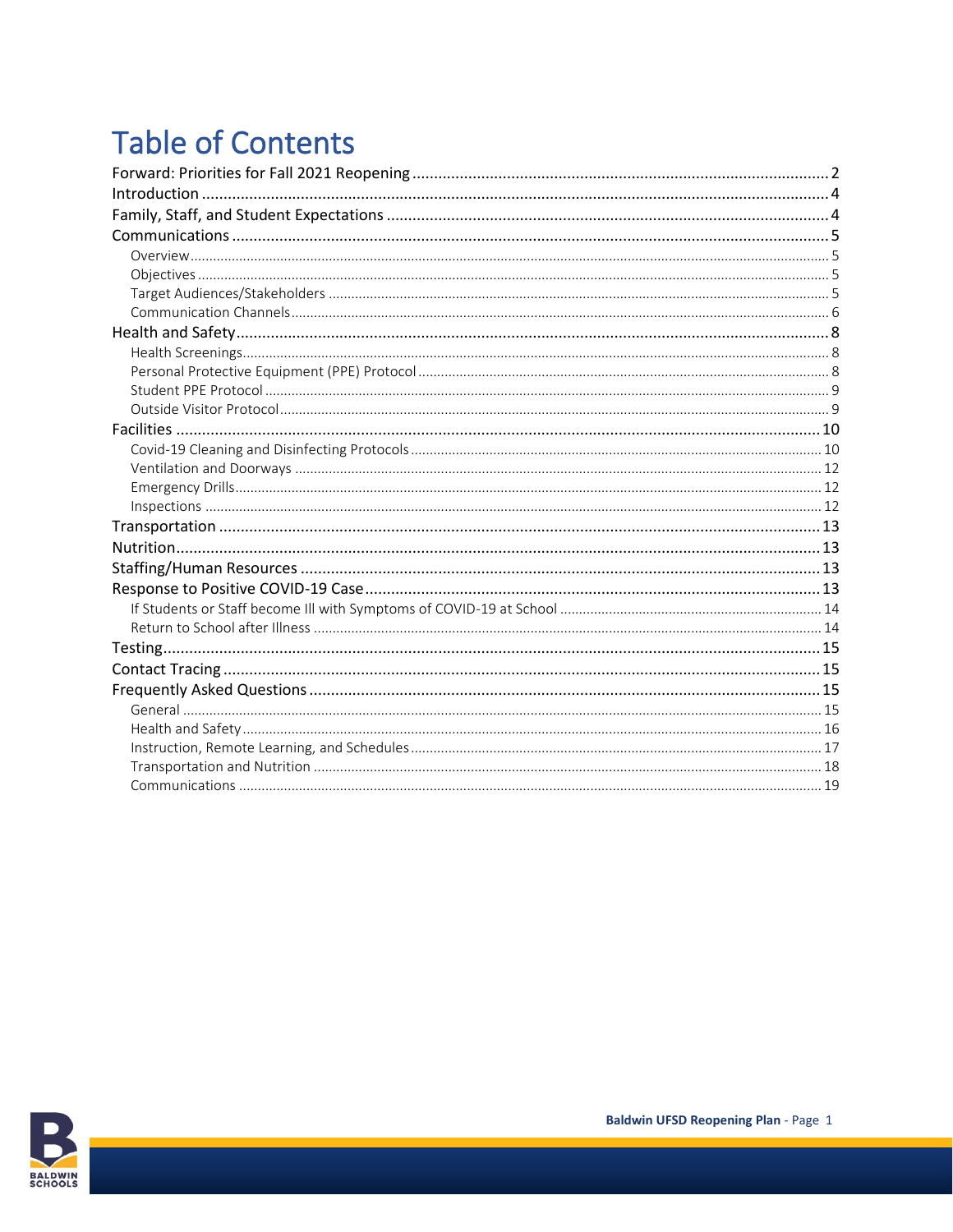# <span id="page-2-0"></span>**Forward: Priorities for Fall 2021 Reopening**

## *A Message from the Superintendent of Schools*

Dear Parents, Guardians, Students, Staff, and Community Members,

We have been working nonstop since the spring to prepare for a smooth 2021-2022 opening of schools. Beyond the unusual circumstances of the 2020-2021 school year, we were still successful in providing an exceptional educational experience for our students and the support from our families and community members certainly had a hand in that success.

The Governor's staff has informed the NYS Department of Education (NYSDOE) that the CDC guidelines should be the basis of preparing for the 2021-2022 school year until further information is issued by the Governor or DOH. The NYSDOE's Office of Student Support Services recommends that schools' use the CDC's Guidance for COVID-19 Prevention in K-12 Schools and the American Academy of Pediatrics' COVID-19 Guidance for Safe Schools as resources.

Some of the precautions we can expect to see this fall include:

- All classes will be in-person unless the Governor's Office and Department of Education state otherwise.
- All students and adults will be required to wear masks indoors; physical distancing will be maintained outdoors.
- We will maintain at least 3' distancing, where possible.
- Hallways/stairwells will be one-directional, where possible.
- We will maximize the use of outdoor learning spaces.
- Lockers will not be used at the secondary level until further notice.
- Children will continue to eat lunch in classrooms at the elementary level and at individual desks or physically distanced in middle and high school, where possible.
- All buildings will remain closed to visitors.
- Parents are asked to perform a health screening of their children prior to sending them to school. If your child is sick, please keep him/her home. While this might be an inconvenience, it is essential in keeping our community healthy.
- Hand sanitizer will be available throughout our buildings and frequent hand washing will be encouraged.
- The additional custodial staff hired last year have been retained for frequent cleaning.
- Class sizes will remain low at the elementary level and to the extent possible, at the secondary level, with CDC recommended 3' distancing in place.
- Children will continue to eat lunch in classrooms at the elementary level and at individual desks or physically distanced in middle and high school.
- Outdoor space for instruction will be maximized when possible.

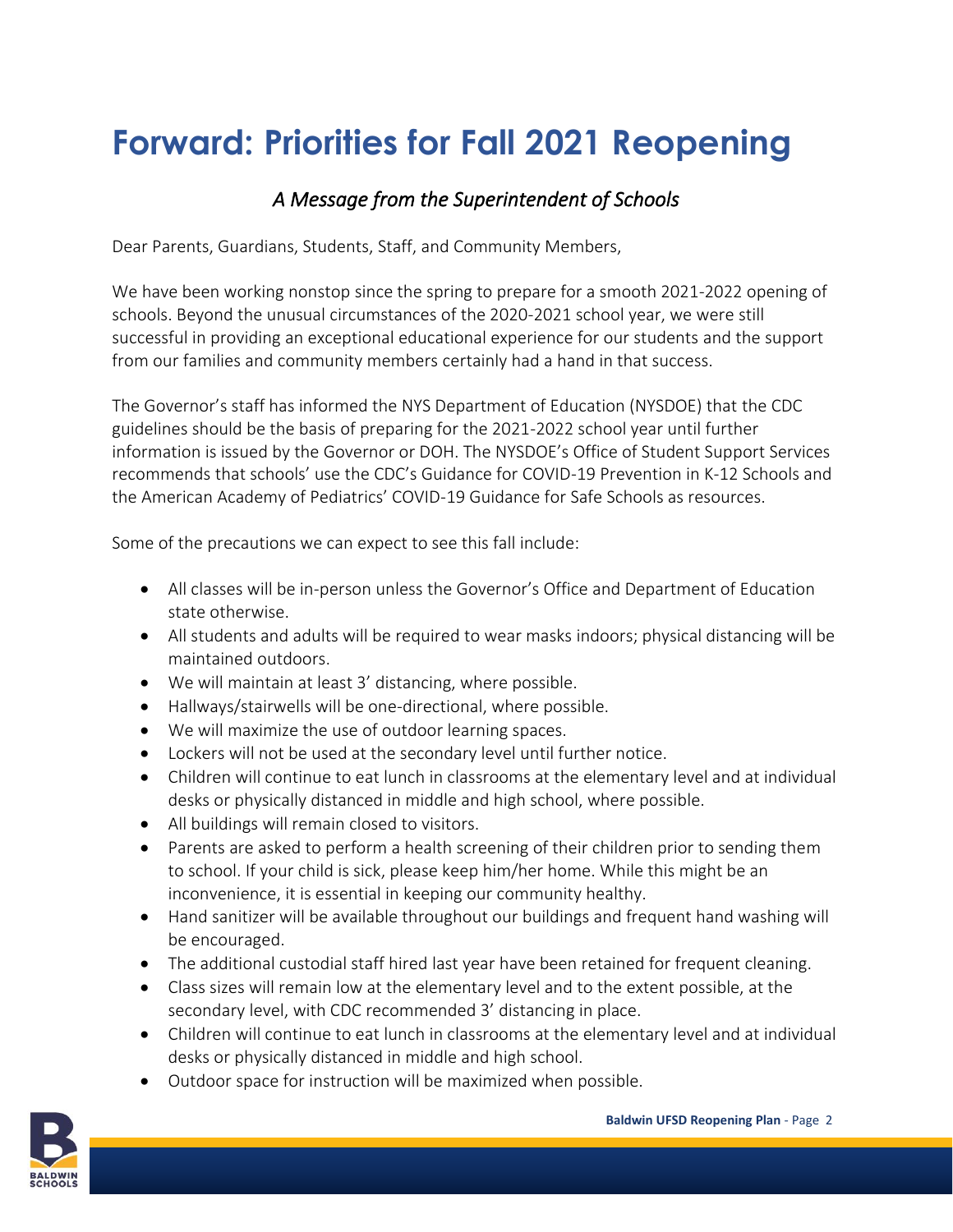• Masks are required on buses.

Our district's Reopening Taskforce has developed a plan that focuses on the following:

- The health and safety of the entire Baldwin community, with special emphasis on our students, faculty, and staff
- The importance of learning
- The social-emotional wellbeing of our school community

Every decision behind reopening has the best interest of every member of our school community as the focal point.

### Please keep the following in mind as you review our Fall 2021 Reopening Plan:

- 1. Our reopening plan is to provide guidelines for the reopening of schools and district office into safe environments by working collaboratively with the state and local health departments, the NYS Department of Education, NYS Governor's Office, staff, students, families, and community members.
- 2. As long as we are allowed by public health officials, schools will be open for in-person instruction and learning, and ALL students should be in school.
- 3. Due to the uncertainty surrounding the pandemic, where things can change at a moment's notice, this plan will be updated as needed.
- 4. Remember to reference district communications as your most credible source of information. We have created a website [\(www.baldwinschools.org/reopening\)](http://www.baldwinschools.org/reopening) dedicated to the fall reopening. If you have a question or need further information, please contact your child's principal.
- 5. All of us play a role in ensuring the health and safety of ourselves and others. Please serve as an example and follow the health and safety precautions outlined in this document, on our website, district communications, and/or in our buildings. Remember to educate your family to do the same.

The cooperation, patience and understanding shown by our community throughout the pandemic has been outstanding. I look forward to working together to ensure our students experience another extraordinary school year.

Sincerely,

Stari/Came

Dr. Shari L. Camhi Superintendent of Schools

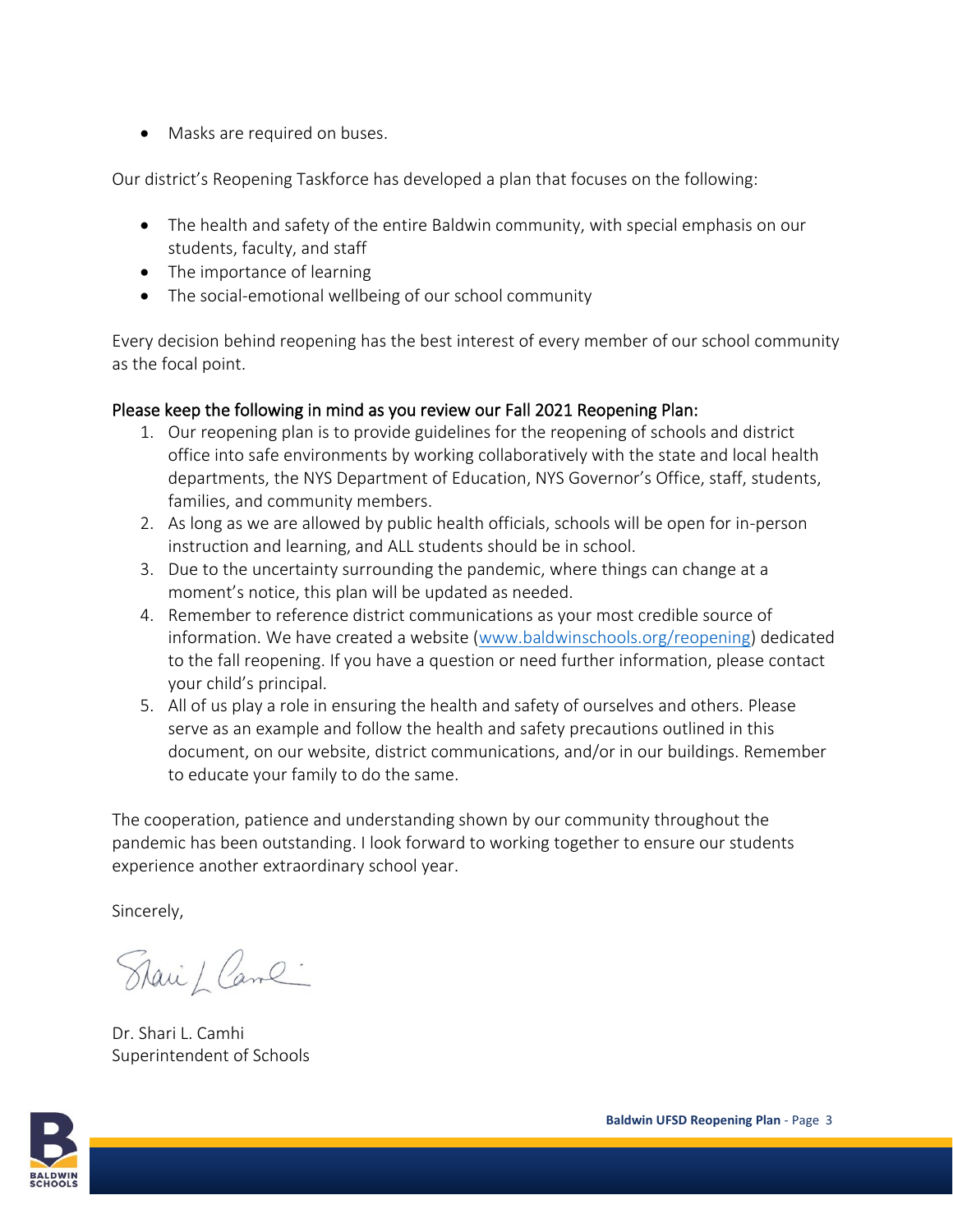## <span id="page-4-0"></span>**Introduction**

The plan outlined here is for the reopening of schools in the Baldwin UFSD for the 2021-22 school year, following the building closure related to the COVID-19 pandemic. This plan includes procedures that will be followed in the following schools:

- Baldwin High School
- Baldwin High School@Shubert
- Baldwin Middle School
- Brookside Elementary School
- Lenox Elementary School
- Meadow Elementary School
- Plaza Elementary School
- Steele Elementary School

Dr. Shari Camhi will serve as the district's COVID-19 Coordinator. Mr. Eduardo Ramirez will work closely with our local health department as the Director of Health, Physical Education and Athletics. He will serve as a central contact for schools and stakeholders, families, staff and other school community members and will ensure the district is in compliance and following the best practices per state and federal guidelines.

## <span id="page-4-1"></span>**Family, Staff, and Student Expectations**

Families, staff, and students take a critical role in keeping our schools open and our school community safe and healthy. To participate in an in-person model, regardless of the phase, we need full cooperation with all the expectations outlined in this document. All these mitigation strategies are necessary for stopping the spread of the virus.

| Stay at Home if Feeling III: Students and staff must stay home if they are<br>experiencing any symptoms of COVID-19 or if they have come in close contact<br>with someone with COVID-19. |
|------------------------------------------------------------------------------------------------------------------------------------------------------------------------------------------|
| Monitor Health Daily: Parents and staff are expected to screen daily for<br>symptoms, including temperature checks.                                                                      |
| Face Covering or Masks Required: Students and staff must wear face coverings<br>or masks that completely cover the nose and mouth while inside the school and<br>on the bus.             |

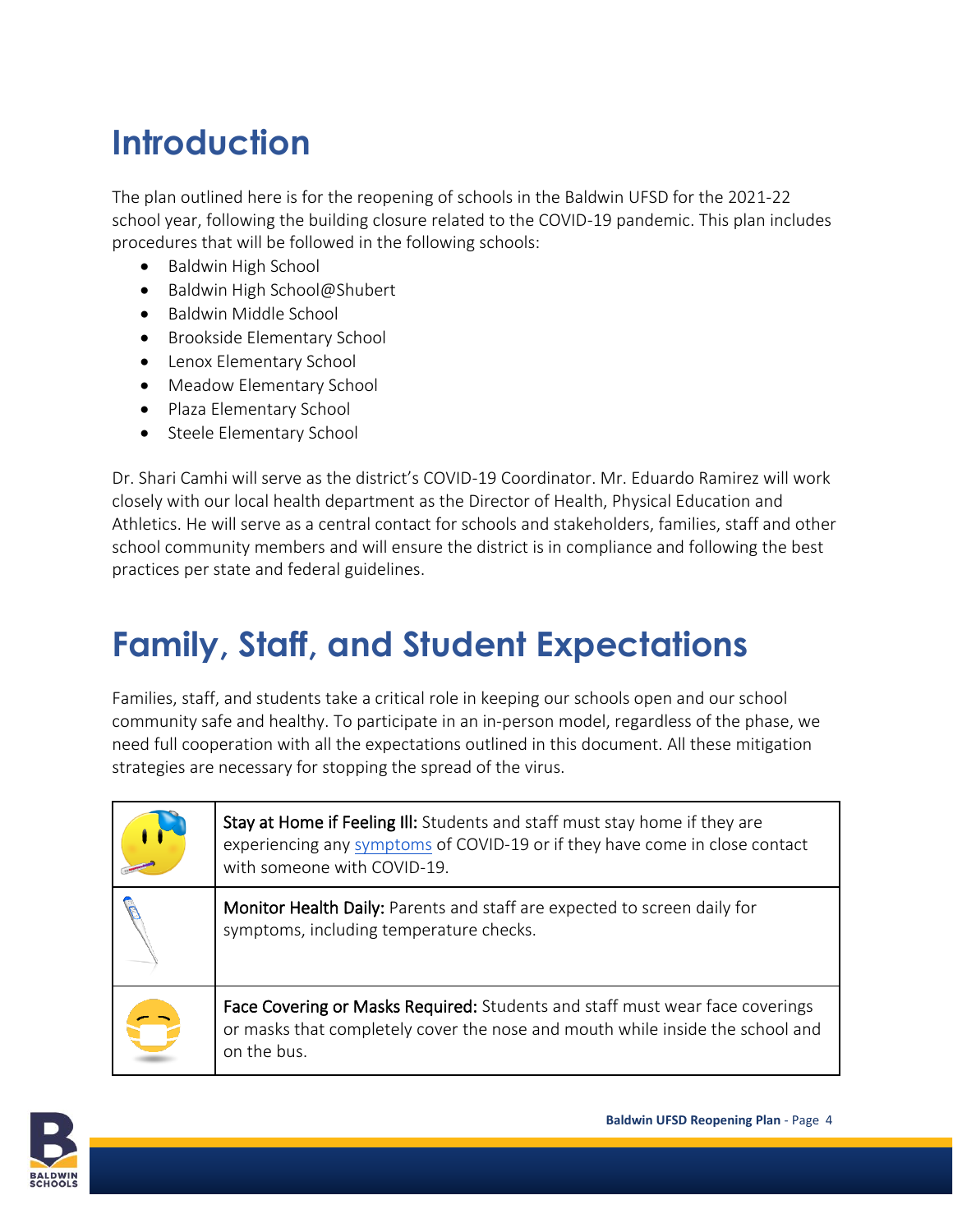| Social Distancing Required: Students and staff must maintain social distancing to<br>the greatest extent possible. Students and staff are expected to practice social<br>distancing when entering and exiting the building, in classrooms, and moving<br>throughout the school. Sharing of school supplies and materials will be limited to<br>situations when those materials can be disinfected between uses. |
|-----------------------------------------------------------------------------------------------------------------------------------------------------------------------------------------------------------------------------------------------------------------------------------------------------------------------------------------------------------------------------------------------------------------|
| Frequent Hand Washing or Sanitizing: Students and staff must engage in<br>frequent hand washing or sanitizing upon arrival, before and after meals, after<br>bathroom use, and after coughing or sneezing.                                                                                                                                                                                                      |
| Students Must Be Fully Engaged in All Learning Activities: Students are expected<br>to be active participants in all learning activities regardless of the instructional<br>setting. In addition, they are expected to be self-directed learners and follow the<br>Code of Conduct whether learning in-person or remotely.                                                                                      |

## <span id="page-5-0"></span>**Communications**

### <span id="page-5-1"></span>**Overview**

Baldwin Union Free School District (UFSD) will provide clear and consistent communications to students, parents, staff, and community members before and during reopening of schools and throughout the 2021-2022 school year, leveraging various channels. The district aims to ensure that all audiences stay informed and updated at all times with the latest information.

The district will utilize a variety of communication methods, including a central website location at: [www.baldwinschools.org/reopening](http://www.baldwinschools.org/reopening)

### <span id="page-5-2"></span>**Objectives**

- Provide target audiences with clear and ongoing communications about expectations for the 2021-2022 reopening, especially as the situation changes
- Foster strong two-way communication for all audiences across the district, including parents, students, faculty and staff
- Make reopening plans easily accessible in a central location on the Baldwin UFSD website [\(www.baldwinschools.org/reopening\)](http://www.baldwinschools.org/reopening) and available in relevant languages of Baldwin families, as well as for those with visual and/or hearing impairments

## <span id="page-5-3"></span>**Target Audiences/Stakeholders**

The communications component of the plan will target:

• Parents/Guardians

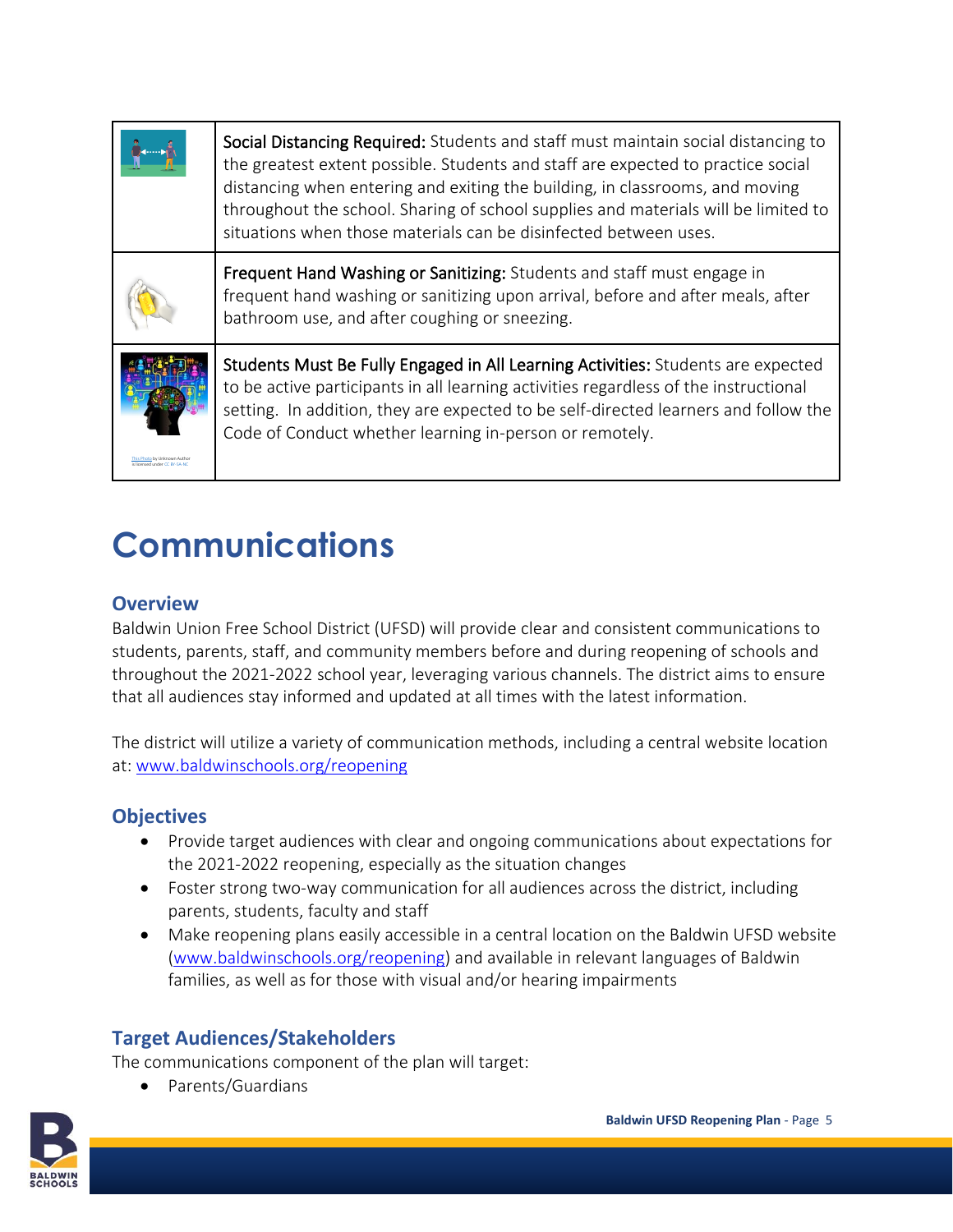- Students
- Administration
- Faculty
- Staff
- Visitors, including Community Members

### <span id="page-6-0"></span>**Communication Channels**

Please note that many of these channels are easily accessible from the district website at: [www.baldwinschools.org/communications](http://www.baldwinschools.org/communications)

### **Digital**

*Website*

- Central location for plans and other important information and guidelines related to reopening and e-learning protocols
- Website Alerts
	- Alerts will pop up on any of the district's website pages and will feature updated messages for the community.
- Website District Calendar
	- A copy of the district calendar can be download directly to a cell phone. Date and time changes and any other new information will automatically get updated, which includes any cancellations. Just follow these [instructions.](https://www.baldwinschools.org/site/Default.aspx?PageID=2&PageType=20&DomainID=4&ModuleInstanceID=1)

### *Electronic Signage*

- Electronic signs located throughout each building, predominately at the main entrance, will include important messaging related to health and safety policies
- Digital Marquee (large electronic sign), located on Grand Avenue, will provide brief reminders for the community, such as where to find information on the website and whether or not schools are open, etc.

### *Email/Text/Broadcast Messages*

- Through email, text, and phone calls, Baldwin UFSD will continue to disseminate information. Families should make sure to update contact information, including a mobile phone, with the main office of their child's school. All high school students should also make sure their cell phone number is on file in case of an emergency.
- Baldwin residents with no children in the K-12 school system (including private and parochial), who would still like to receive important updates from the district to the community, please visit [www.baldwinschools.org/notificationsignup](http://www.baldwinschools.org/notificationsignup) to sign up.

### *Virtual Backpacks*

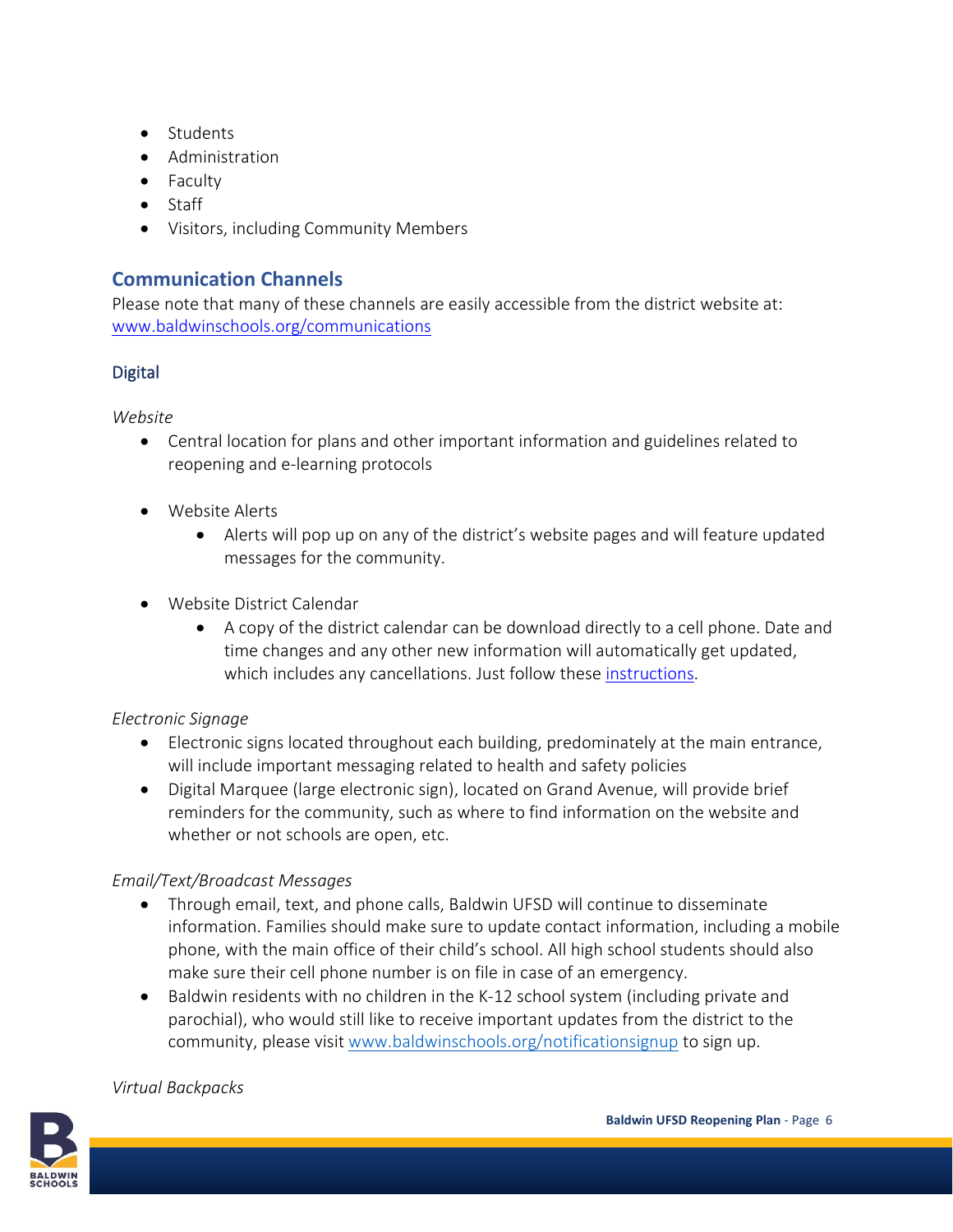• At times, specifically targeting K-5, information will be placed in Virtual Backpacks for parents, which are located on each of the school's individual websites.

### Print

### *The Baldwin Beat*

The official quarterly newsletter that is mailed out to all Baldwin homes, will feature any important updates and reminders, as needed.

#### *2021-2022 District Calendar*

• Mailed to all Baldwin residents and copies are also available in Registration (960 Hastings Street), the calendar will feature preventative measures for the spread of COVID-19 and reminder about signing up for important messages.

#### *Signage*

- [Stop the Spread](https://www.cdc.gov/coronavirus/2019-ncov/downloads/stop-the-spread-of-germs-11x17-en.pdf) [signs](https://www.cdc.gov/coronavirus/2019-ncov/communication/print-resources.html?Sort=Date%3A%3Adesc) are placed in prominent locations throughout the schools and the District Office to create a constant visual reminder of prevention strategies.
- Signs on [hand washing](https://www.cdc.gov/handwashing/posters.html) are placed on or close to mirrors/in front of sinks in bathrooms as visual reminders to wash hands for at least 20 seconds.
- Directional arrows are also placed in hallways/stairways to indicate traffic flow.
- At the main entrance, reminders about wearing masks and social distancing are also be posted.



### *Sample Signage*



### Other Methods for Communications

#### *Broadcast Media*

• For sudden school closures, the district may send updates to NBC Channel 4, WNYW Channel 5, ABC Channel 7, News 12 Long Island and radio stations, WCBS 880AM and

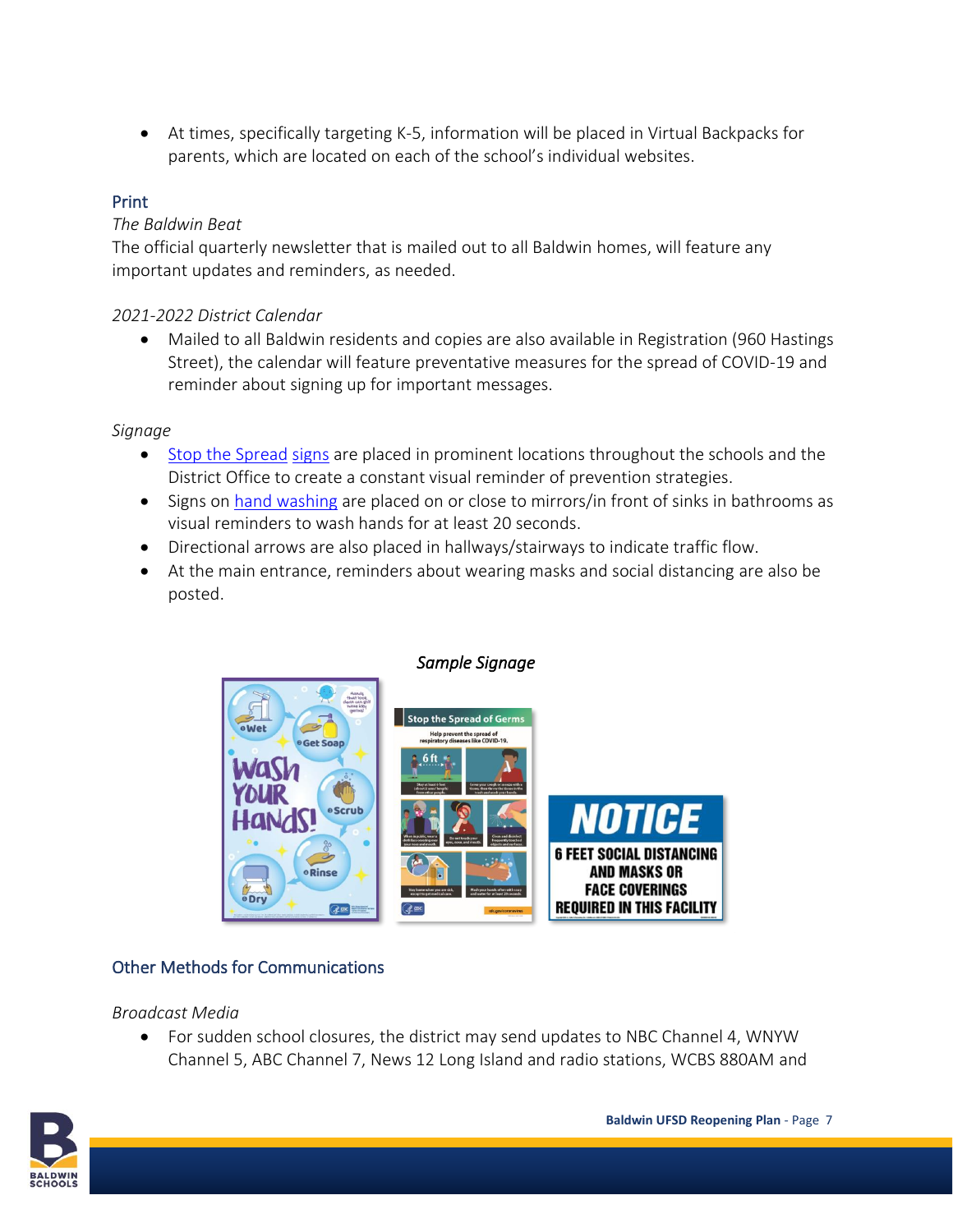WINS 1010 AM. The news outlets will either announce on the air, run across the bottom of the screen, and/or simply post to their main website.

*School Announcements*

• Within the schools, during the morning announcements, building principals will highlight prevention and hygiene strategies and remind students of the proper safety protocols.

## <span id="page-8-0"></span>**Health and Safety**



## <span id="page-8-1"></span>**Health Screenings**

Parents will be required to screen their child each morning before sending them to school.

All cases will be reported to the Nassau County Department of Health and the district will follow their recommendations. Each building will be assigned a COVID-19 Liaison who will communicate concerns or issues that may come up with the Director of Health Services

## <span id="page-8-2"></span>**Personal Protective Equipment (PPE) Protocol**

Baldwin UFSD has reviewed th[e OSHA COVID-19 guidance](https://www.osha.gov/Publications/OSHA3990.pdf) on how to protect staff from potential exposures as well as [CDC guidance on proper PPE use](https://www.cdc.gov/coronavirus/2019-ncov/hcp/using-ppe.html)*.* 

• All staff should wear face coverings as required by the NYSDOH and NYSED Reopening Guidance Document. Baldwin UFSD will provide masks if the employee does not have a face covering.

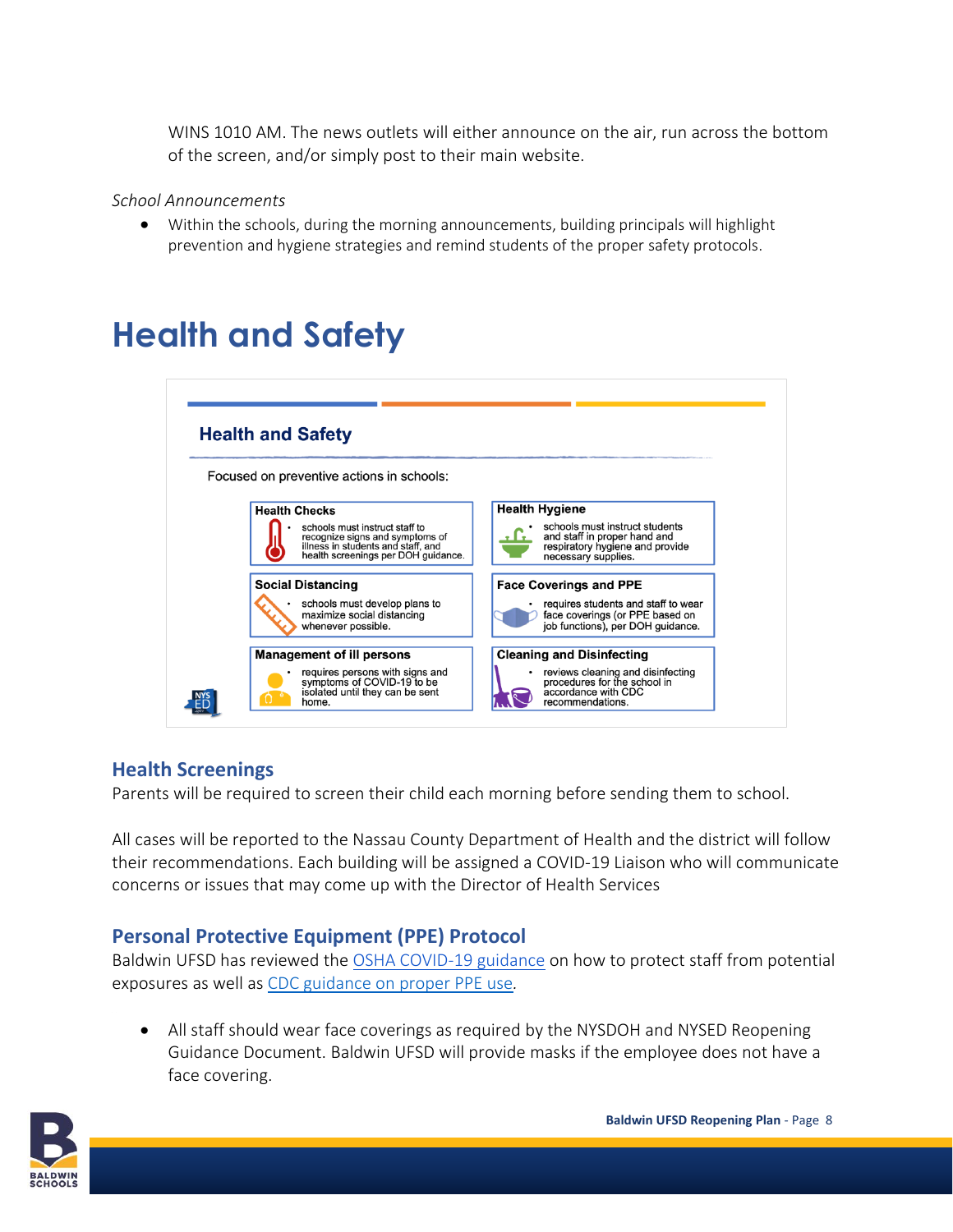- Teaching staff can use face shields, in addition to clear facemasks, which enable students to see their faces and to avoid potential barriers to phonological instruction. These will be provided by Baldwin UFSD as needed to elementary and special education staff.
- For any staff wearing a face shield, it is required that they also wear a surgical.
- Baldwin UFSD will supply other PPE appropriate for work assignments (complying with OSHA requirements)
	- o Employees engaging in symptom screening: surgical masks, face shields, and disposable gloves will be provided.
	- o Nurses will have access to a higher degree of PPE due to the nature of their work.
	- o Food service employees: face coverings and disposable gloves will be provided.
	- o Custodial staff: equipment and PPE for cleaning and disinfecting.

## <span id="page-9-0"></span>**Student PPE Protocol**

- The NYSDOH states that an acceptable face covering will be worn at all times, except during lunch and outside.
	- o However, if face coverings are to be worn by all individuals at all times, Baldwin UFSD will permit students to remove their face covering during meals, and for short breaks so long as they maintain appropriate social distance.
	- o Acceptable face coverings include but are not limited to cloth-based face coverings and surgical masks that cover both the mouth and nose. Gaiter masks are not acceptable.

## <span id="page-9-1"></span>**Outside Visitor Protocol**

- Appointments will need to be made in order for a visitor to access a school building. Outside visitors will be discouraged and access limited to parents only when necessary.
- All buildings will require visitors to sign in and a log will be maintained with the date, time, and places visited to assist with contact tracing efforts, if necessary.
- All contractors and visitors will complete the COVID-19 questionnaire before being allowed to enter a building.
- We will evaluate whether and to what extent community organizations can safely utilize the district facilities. At the current time, no community organizations will have access to our buildings.
- If access is granted to community organizations, they will be required to follow the school district's health and safety plans and NYS Department of Health guidance.
- We will review facility use agreements and establish common facility protocols for all users of the facility.
- We will establish protocol for accepting deliveries safely.

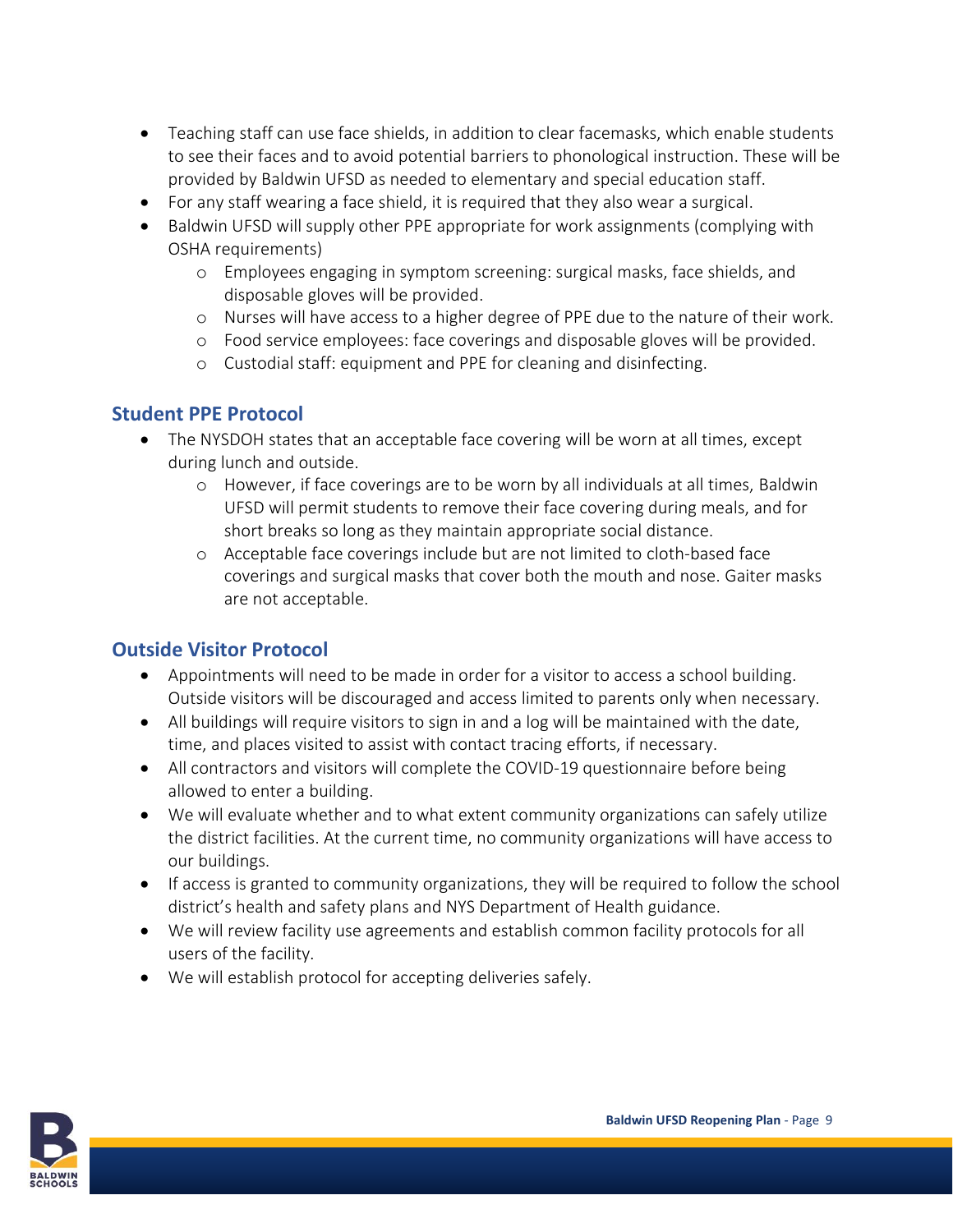## <span id="page-10-0"></span>**Facilities**

### <span id="page-10-1"></span>**Covid-19 Cleaning and Disinfecting Protocols**

Reducing the risk of exposure to COVID-19 by cleaning and disinfecting is an important part of reopening public spaces that will require careful planning. Every American has been called upon to slow the spread of the virus through social distancing and prevention hygiene, such as frequently washing your hands and wearing face coverings. Everyone also has a role in making sure our communities are as safe as possible to reopen and remain open. The virus that causes COVID-19 can be killed if you use the right products. EPA has compiled a list of disinfectant products that can be used against COVID-19, including ready-to-use sprays, concentrates, and wipes. Each product has been shown to be effective against viruses that are harder to kill than viruses like the one that causes COVID-19.

#### **Intensify Cleaning and Disinfection Efforts for High Cases in Community**

• Routinely clean and disinfect surfaces and objects that are frequently touched. This may include cleaning objects/surfaces not ordinarily cleaned daily (e.g., doorknobs, light switches, classroom sink handles, countertops, keyboards).

#### **Clean and Disinfecting of COVID-19 Confirmed Case in Schools**

- Clean and disinfect area thoroughly*.*
- Close off areas used by the individuals with COVID-19 and wait as long as practical before beginning cleaning and disinfection to minimize potential for exposure to respiratory droplets. Open outside doors and windows to increase air circulation in the area.
- Cleaning staff should clean and disinfect all areas (e.g., offices, bathrooms, and common areas) used by the ill persons, focusing especially on frequently touched surfaces.
- If surfaces are dirty, they should be cleaned using a detergent or soap and water prior to disinfection.

### **Bathroom Cleaning During Operation of School**

#### *Secondary Buildings*

Bathrooms in secondary buildings will be checked, cleaned and disinfected regularly. The bathroom check sheet will be filled out after each bathroom is complete.

Items to be checked:

- Waste basket emptied
- Toilets flushed

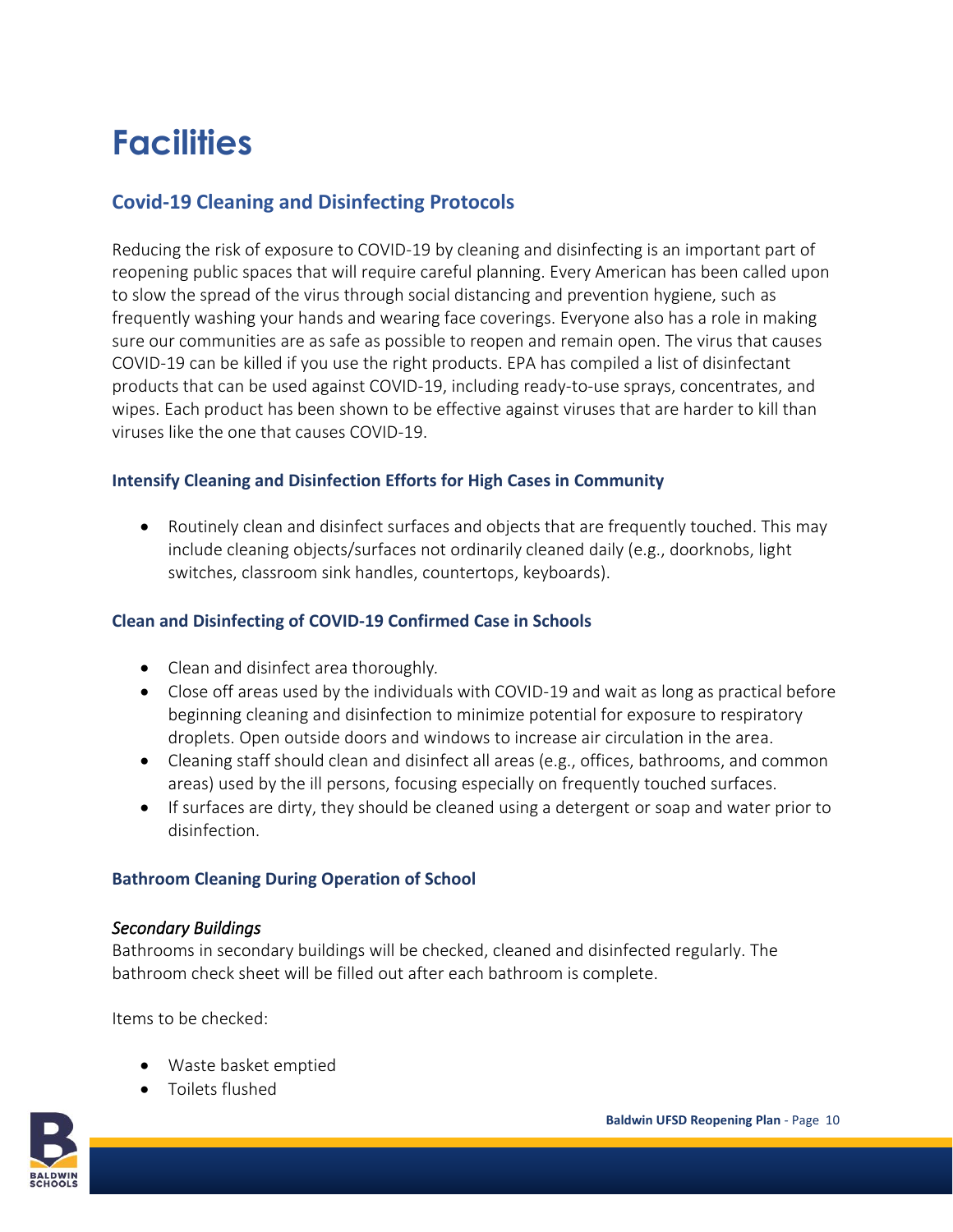- Hand soap checked
- Paper towels checked
- Toilet paper checked
- Sinks and toilets wiped down with cleaner and disinfectant
- Flush meters wiped down with cleaner and disinfectant
- Sinks and toilets wiped down with cleaner and disinfectant
- Door handles wiped down with cleaner and disinfectant
- Paper towel dispensers wiped down with cleaner and disinfectant
- Toilet paper dispensers wiped down with cleaner and disinfectant
- Partition door handles wiped down with cleaner and disinfectant

### *Elementary Bathrooms*

Bathrooms at elementary schools will be checked during teacher prep times if bathrooms are in the classrooms. Bathrooms in common areas will be checked throughout the day at least three times throughout the day. The bathroom check sheet will be filled out with date and time included.

Items to be checked:

- Waste basket emptied
- Toilets flushed
- Hand soap checked
- Paper towels checked
- Toilet paper checked
- Sinks and toilets wiped down with cleaner and disinfectant
- Flush meters wiped down with cleaner and disinfectant
- Sinks and toilets wiped down with cleaner and disinfectant
- Door handles wiped down with cleaner and disinfectant
- Paper towel dispensers wiped down with cleaner and disinfectant
- Toilet paper dispensers wiped down with cleaner and disinfectant
- Partition door handles wiped down with cleaner and disinfectant

### *Nurse Room*

Nurse room at both secondary and elementary schools shall be cleaned and disinfected with a plan that includes the building principals, nurse and head custodian to organize an ideal time to clean and disinfect the nurse's room. In most cases, such as elementary schools, a uniform time may be right after lunch as high volume of nurse visits is during lunchtime.

Items to be checked, cleaned, and disinfected:

- Countertops wiped down with cleaner and disinfectant
- Nurse desk wiped down with cleaner and disinfectant

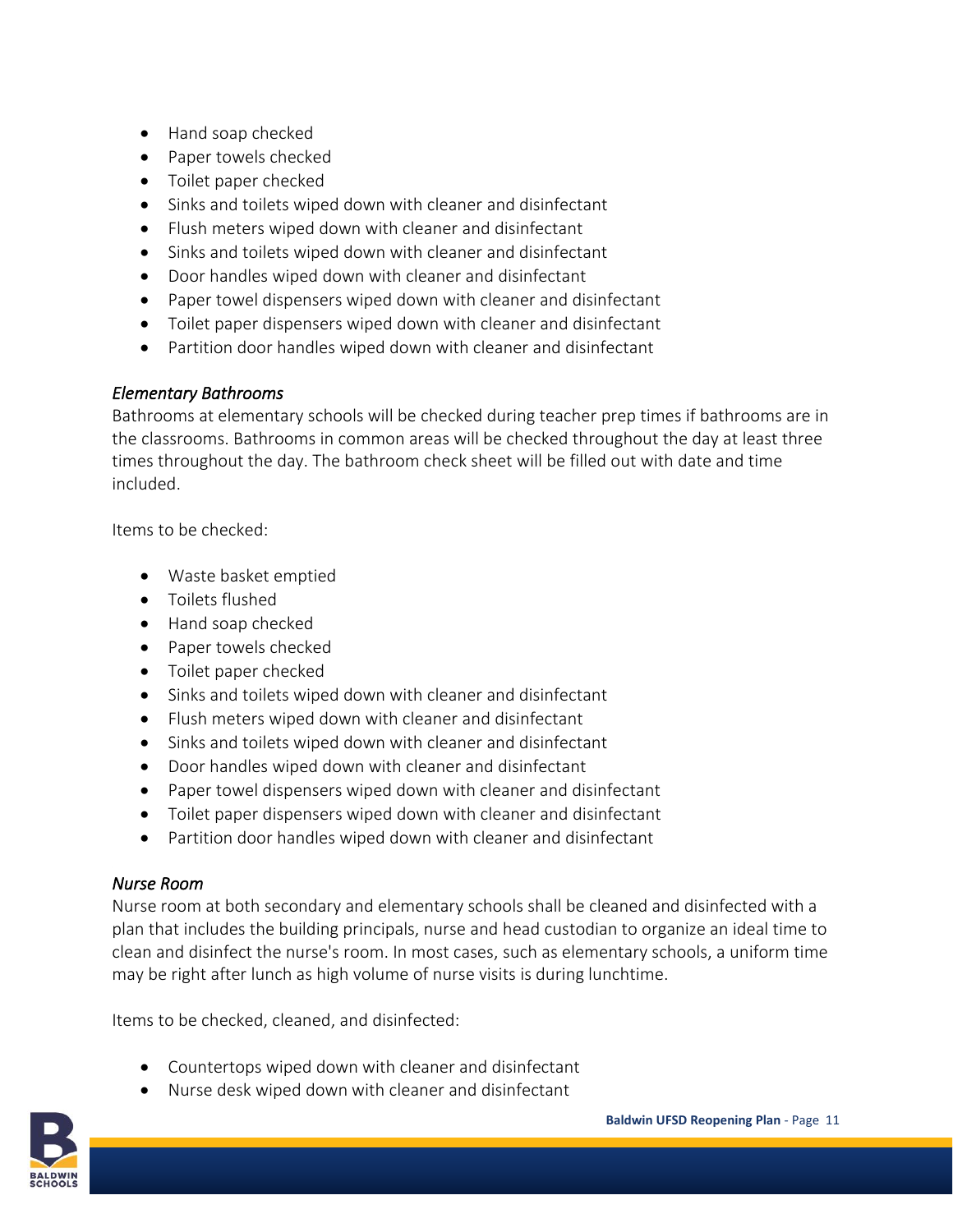- Bathrooms wiped down with cleaner and disinfectant
- Doorknobs wiped down with cleaner and disinfectant
- Phones wiped down with cleaner and disinfectant
- Nurse bed wiped down with cleaner and disinfectant
- Light switches wiped down with cleaner and disinfectant

#### **High Hand Contact Cleaning**

High hand contact cleaning will continue from the start of school. This will be built into the normal daily cleaning schedule for all schools throughout the year. *The below items will be wiped down with cleaner and disinfectant.* 

- Doorknobs inside and outside
- Light switches
- Flush meters
- Sink faucets
- Bathroom stall doors
- Paper towel dispensers
- Toilet paper dispensers
- Desktops
- Countertops Phones Any other surfaces that are frequently touched by people

### <span id="page-12-0"></span>**Ventilation and Doorways**

The district will maintain adequate ventilation. The district is also collaborating with a consultant to assess conditions and capacity of existing units/air flow while integrating MERV (Minimum Efficiency Reporting Value) ratings. Stairs and corridor doors have closers with automatic hold opens. These doors will remain open. Classroom doors will also remain in the open position to reduce the spread of the disease by reduce students and staff touching doorknobs.

### <span id="page-12-1"></span>**Emergency Drills**

[Education Law § 807](https://www.nysenate.gov/legislation/laws/EDN/807) requires that schools conduct 8 evacuation and 4 lockdown drills each school year. When planning drills, consideration will be given to the guidelines recommended by the DOH and NYSED Reopening document to minimize risk of spreading infection. As such, it may be necessary drills in the 2021-22 school year to be conducted using protocols that are different than the previous year, such as conducting drills on a "staggered" schedule and ensuring all students participate in all emergency drills. Students will be required to wear masks during all emergency drills.

### <span id="page-12-2"></span>**Inspections**

The district will continue with all statutory requirements and inspections.

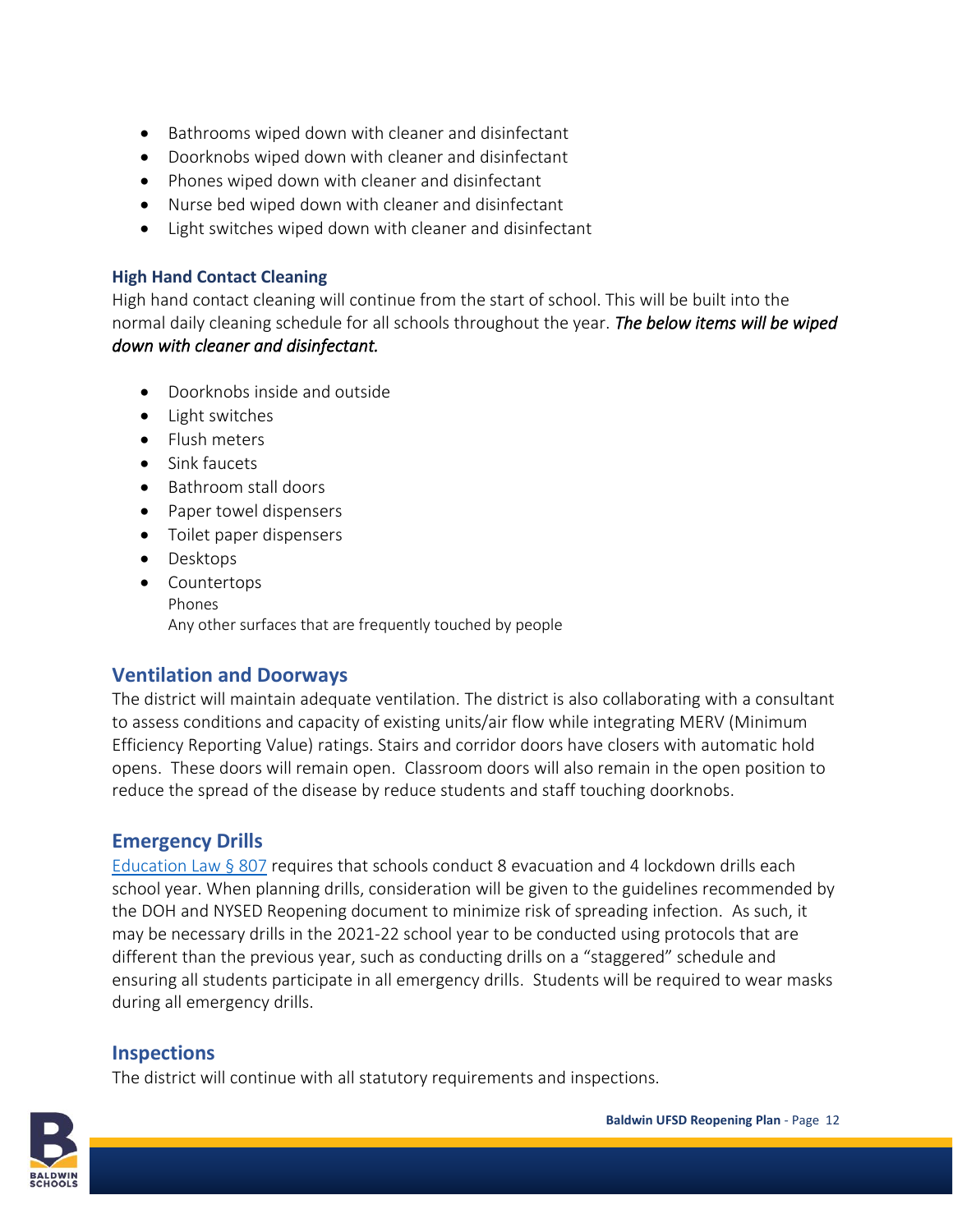## <span id="page-13-0"></span>**Transportation**

Students and staff on buses are required to wear masks. Students with a disability that might prevent them from wearing a mask will not be required to wear one, provided they have been granted a medical exemption. Special procedures will be developed on a case-by-case basis. When the temperature is 45 degrees or higher bus windows/hatches will be ajar to allow for fresh air circulation. It is a parent's responsibility to ensure their child(ren) is (are) not experiencing any signs of COVID-19 prior to boarding a school bus. The NYS Education Department has allowed flexibility with social distancing on school buses.

# <span id="page-13-1"></span>**Nutrition**

Proper nutrition is essential for students to be able to feel safe, grow, and learn. Baldwin UFSD has developed a food service plan to ensure students are able to eat safely while maintain social distancing. Children will continue to eat lunch in classrooms at the elementary level and at individual desks or physically distanced in middle and high school, where possible.

# <span id="page-13-2"></span>**Staffing/Human Resources**

- All staff will complete a Health Screening/Entry Requirements Questionnaire at the start of the year in SchoolFront, the employee system.
- Staff will wear face coverings at all times indoors.

# <span id="page-13-3"></span>**Response to Positive COVID-19 Case**

Baldwin UFSD will collaborate and communicate with the school district lead physician, Dr. S. Kowal-Connelly and the Nassau County Department of Health. All cases will be reported to the Nassau County Department of Health and the district will follow their recommendations. Each building will be assigned a COVID-19 Liaison who will communicate concerns or issues that may come up with the Director of Health Services.

## Close Contact

According to the CDC, a [close-contact](https://www.cdc.gov/coronavirus/2019-ncov/php/contact-tracing/contact-tracing-plan/appendix.html) is defined as:

- The CDC has defined a close contact as someone who was within [6 feet of an](https://www.cdc.gov/coronavirus/2019-ncov/prevent-getting-sick/prevention.html#stay6ft) infected [person f](https://www.cdc.gov/coronavirus/2019-ncov/prevent-getting-sick/prevention.html#stay6ft)or a cumulative total of 15 minutes or more over a 24-hour period, starting from 48 hours (about 2 days) prior to the onset of symptoms or if asymptomatic from the date of the positive test result.
	- $\circ$  Exception: In the K-12 indoor classroom setting, the close contact definition excludes students who were within 3 to 6 feet of an infected student if both the

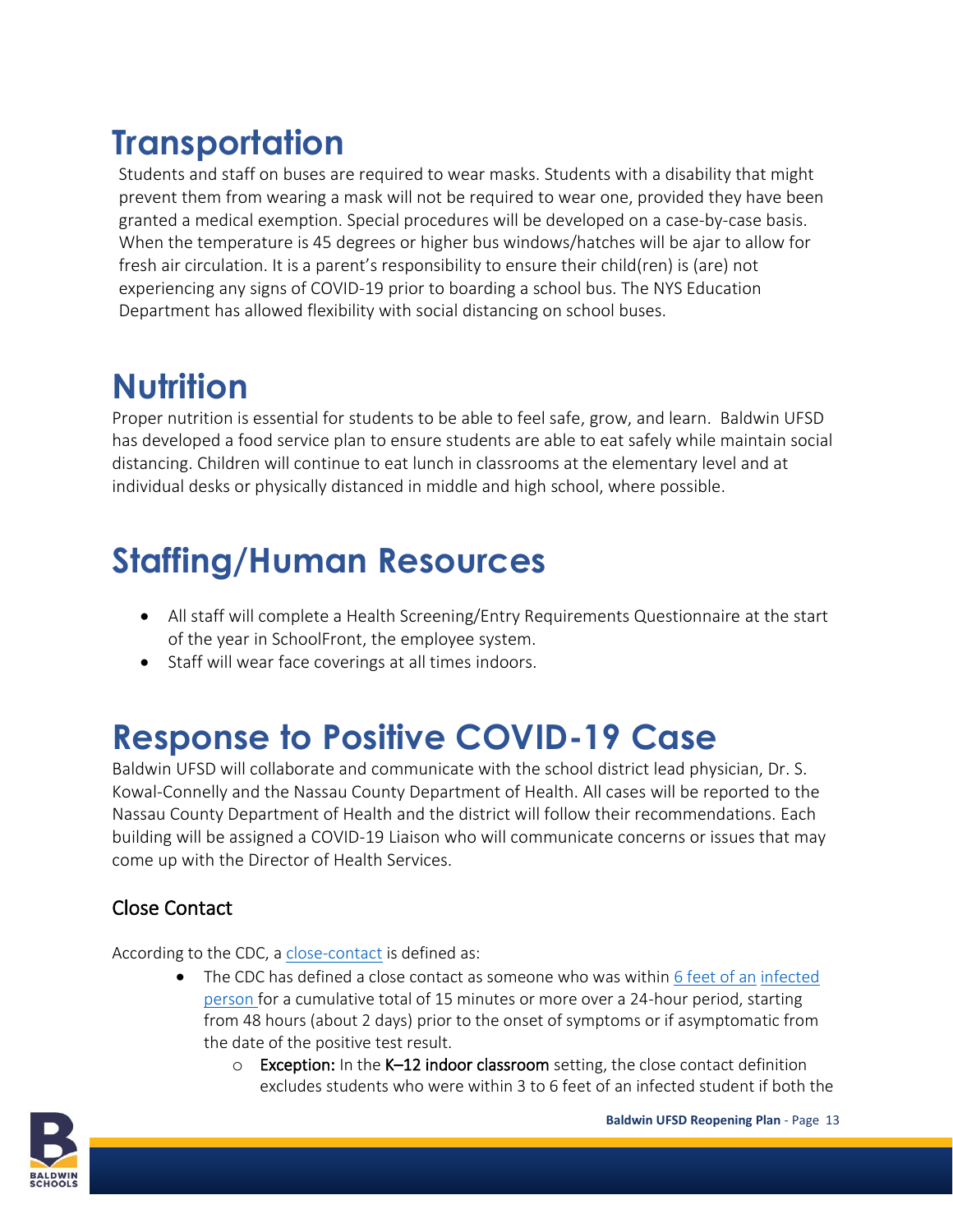infected student and the exposed student(s[\) correctly and consistently w](https://www.cdc.gov/coronavirus/2019-ncov/your-health/effective-masks.html)ore well-fitting [masks t](https://www.cdc.gov/coronavirus/2019-ncov/community/schools-childcare/cloth-face-cover.html)he entire time.

o This exception does not apply to teachers, staff, or other adults in the indoor classroom setting.

### You are also NOT considered a close-contact:

- If you have been vaccinated and NOT showing symptoms *OR*
- you tested positive for COVID-19 within the last 90 days and NOT showing symptoms

In addition, we will follow the protocol outlined in the NYSED Reopening Guidance document which are outlined below:

### <span id="page-14-0"></span>**If Students or Staff become Ill with Symptoms of COVID-19 at School**

- Baldwin UFSD should follow [Education Law § 906](http://www.p12.nysed.gov/sss/schoolhealth/schoolhealthservices/Article19Sections.html)
- Students suspected of having COVID-19 awaiting transport home by the parent/guardian must be isolated in a room or area separate from others, with a supervising adult present utilizing appropriate PPE. Multiple students suspected of COVID-19 may be in this isolation room if they can be separated by at least 6 feet
- The CDC and NYSDOH recommend:
	- o Closing off areas used by a sick person and not using these areas until after cleaning and disinfection has occurred.
	- o Opening outside doors and windows to increase air circulation in the area.
	- o Clean and disinfect all areas used by the person suspected or confirmed to have COVID-19, such as offices, classrooms, bathrooms, lockers, and common areas.

## <span id="page-14-1"></span>**Return to School after Illness**

Baldwin UFSD will follow CDC guidance for allowing a student or staff member to return to school after exhibiting symptoms of COVID-19.

If a person is **not** diagnosed with COVID-19, they can return to school:

- Once there is no fever, without the use of fever reducing medicines *and* they have felt well for 24 hours
- If they have been diagnosed with another condition and has a healthcare provider's written note stating they are clear to return to school

If a person is diagnosed with COVID-19 by a healthcare provider based on a test *or* their symptoms or does not get a COVID-19 test but has had symptoms, they should not be at school and should stay at home until:

- It has been at least ten days since the individual first had symptoms; *AND*
- It has been at least three days since the individual has had a fever (without using fever reducing medicine); *and*

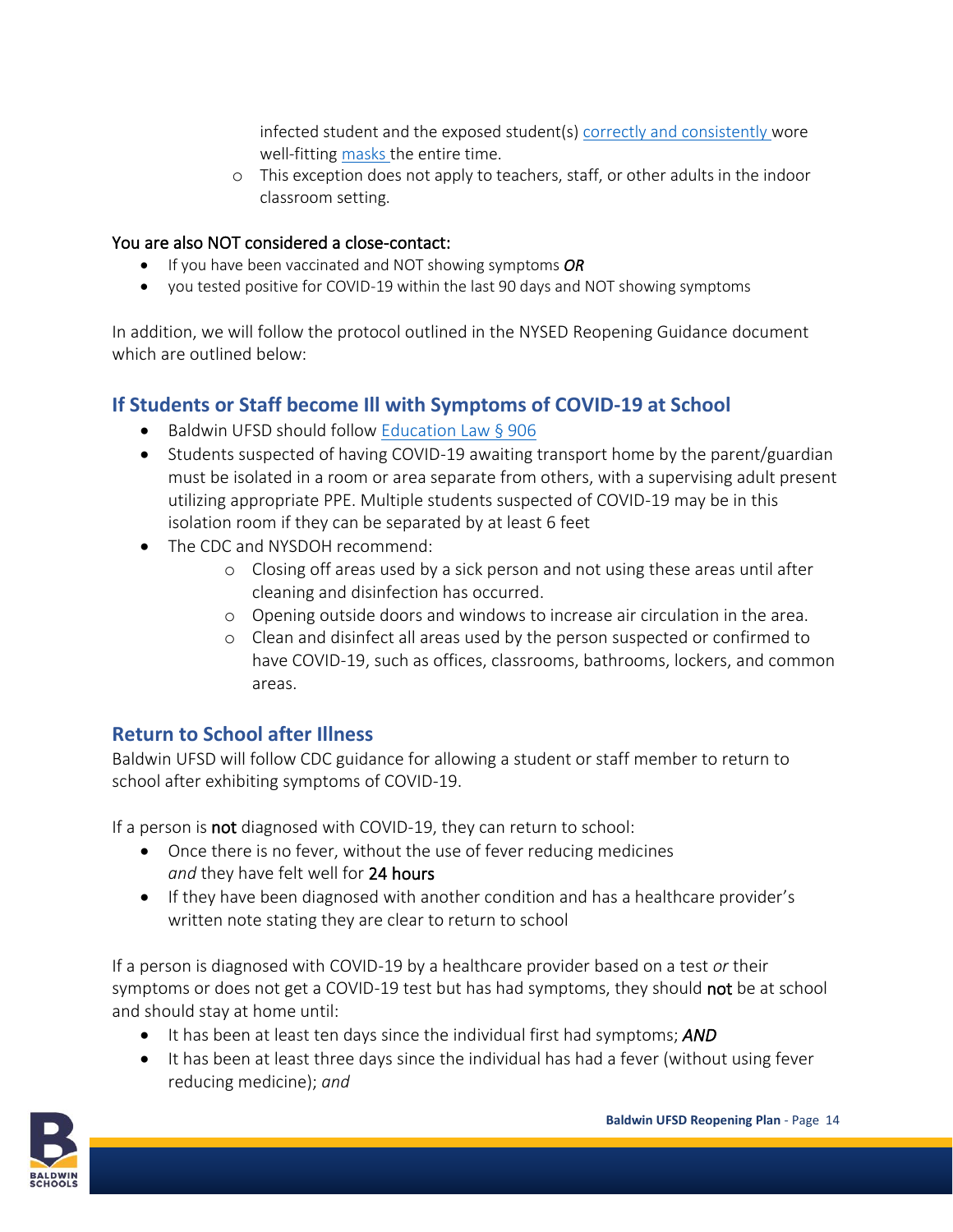• It has been at least three days since the individual's symptoms improved, including cough and shortness of breath.

# <span id="page-15-0"></span>**Testing**

A voluntary testing service will be provided by the district on a weekly basis, starting in the fall.

## <span id="page-15-1"></span>**Contact Tracing**

Baldwin UFSD will make every effort to assist the local health department and contact tracers to trace all persons who had contact with a confirmed case of COVID-19. Specifically, we will:

- o keep accurate attendance records of students and staff members.
- o ensure student schedules are up to date.
- $\circ$  keep a log of any visitors which includes dates, time, and where in the school they visited.
- Contact Tracing Responsible Parties will be the school nurse at each school in coordination with building and district administration.
- The nurse will notify the Director of Health Services and Athletics, who will notify the Superintendent of Schools (who is also the COVID-19 Coordinator) and state and local health departments immediately upon being informed of any positive COVID-19 diagnostic test results by an individual within school facilities or on school grounds, including students, faculty, staff, and visitors.
	- $\circ$  This is in accordance with [Education Law § 906](http://www.p12.nysed.gov/sss/schoolhealth/schoolhealthservices/Article19Sections.html)
- Baldwin will support NYSDOH's efforts in tracing all contacts of the individual, in accordance with the protocols, training, and tools provided through the [New York State](https://coronavirus.health.ny.gov/new-york-state-contact-tracing)  [Contact Tracing Program.](https://coronavirus.health.ny.gov/new-york-state-contact-tracing)
- Confidentiality will be maintained as required by federal and state law and regulations. Responsible parties must cooperate with all state and local health department contact tracing, isolation, and quarantine efforts.

## <span id="page-15-2"></span>**Frequently Asked Questions**

## <span id="page-15-3"></span>**General**

### What guidelines did Baldwin Union Free School District follow when drafting the plan for Re-Opening 2021?

School districts, including Baldwin UFSD, have received formal guidance from the CDC, the New York State Department of Health (NYSDOH) and from the New York State Education Department (NYSED).

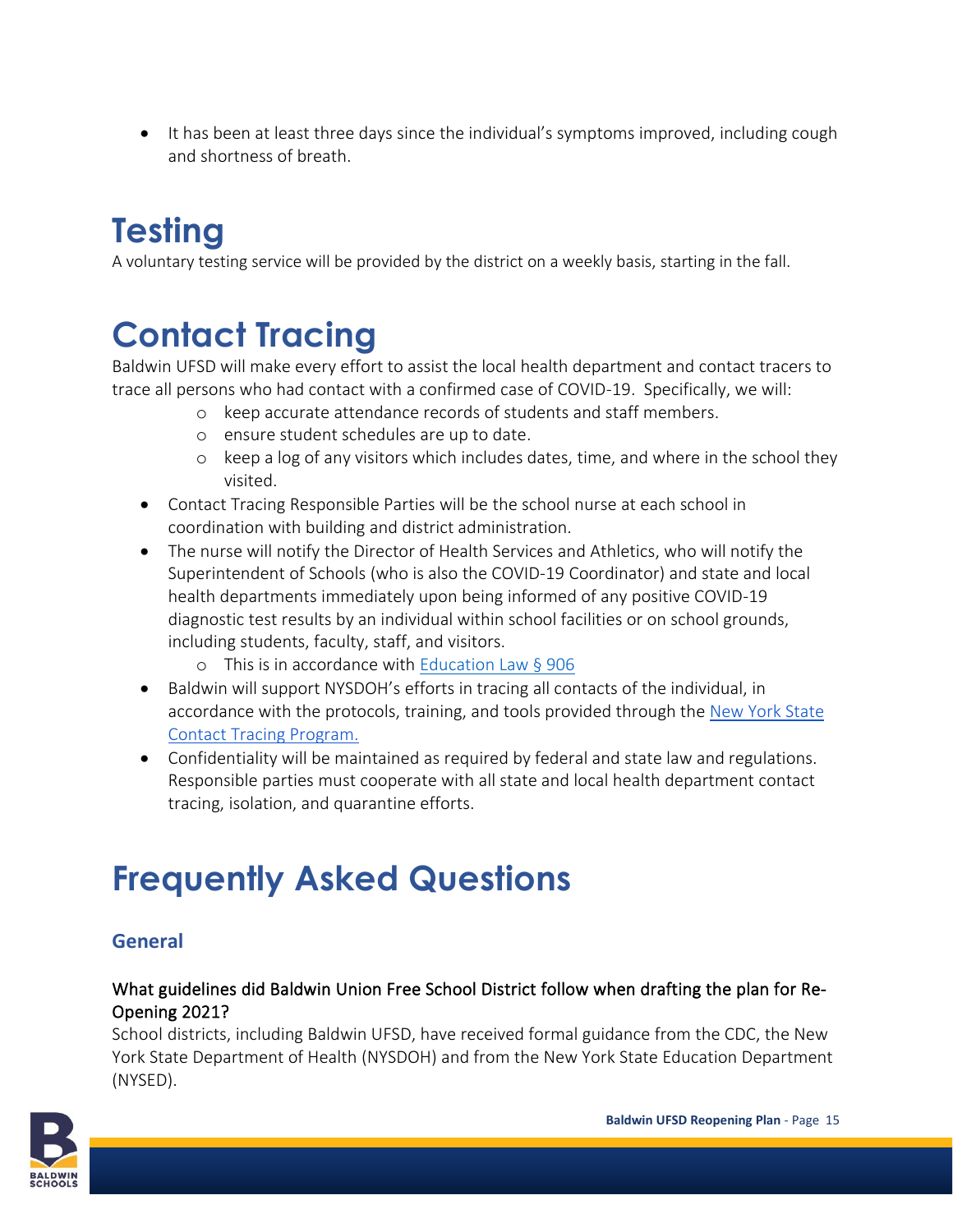### What role as a parent should I take?

All of us play a role in preventing the spread of COVID. Remember to:

- Conduct daily health screenings
- Get your child acclimated with wearing a mask prior to the school year.
- Teach your child how to properly wash hands (at least 20 seconds)
- Social distance, especially with friends and in situations where one can easily forget
- Follow district instructions and read communications
- Ensure they are engaged with their academics
- Check on their social emotional well being
- Get vaccinated, if possible
- Set an example

## <span id="page-16-0"></span>**Health and Safety**

### Who is mandated to wear a mask?

All staff and students K-12 will be required to wear masks indoors.

### Who will provide the masks?

Parents or guardians should supply their children with reusable masks which should be washed daily. Schools will have extra disposable face masks available if needed.

### What are acceptable face coverings/masks?

Per the NYSDOH Guidance, acceptable face coverings include but are not limited to cloth-based face coverings and surgical masks that cover both the mouth and nose. Gaiter masks are considered unacceptable.

### Will families be asked to take temperatures?

Yes, we ask that all families check temperatures and symptom checks each morning prior to boarding the bus or entering the school (if your child is driven to school). Also, please closely monitor your child's health and any symptoms they may be experiencing. Do not send your child to school if your child is having symptoms of illness. Parents and guardians are asked to perform a wellbeing check of their child at home at the start of the day and not send them to school if they exhibit COVID-19 symptoms, including a temperature of 100.4 degrees or higher.

### What are the symptoms of COVID-19?

Watch for fever of 100.4 and over, cough, shortness of breath, or other symptoms of COVID-19. Visit the Center for Disease Control website to learn more. <https://www.cdc.gov/coronavirus/2019-ncov/symptoms-testing/symptoms.html>

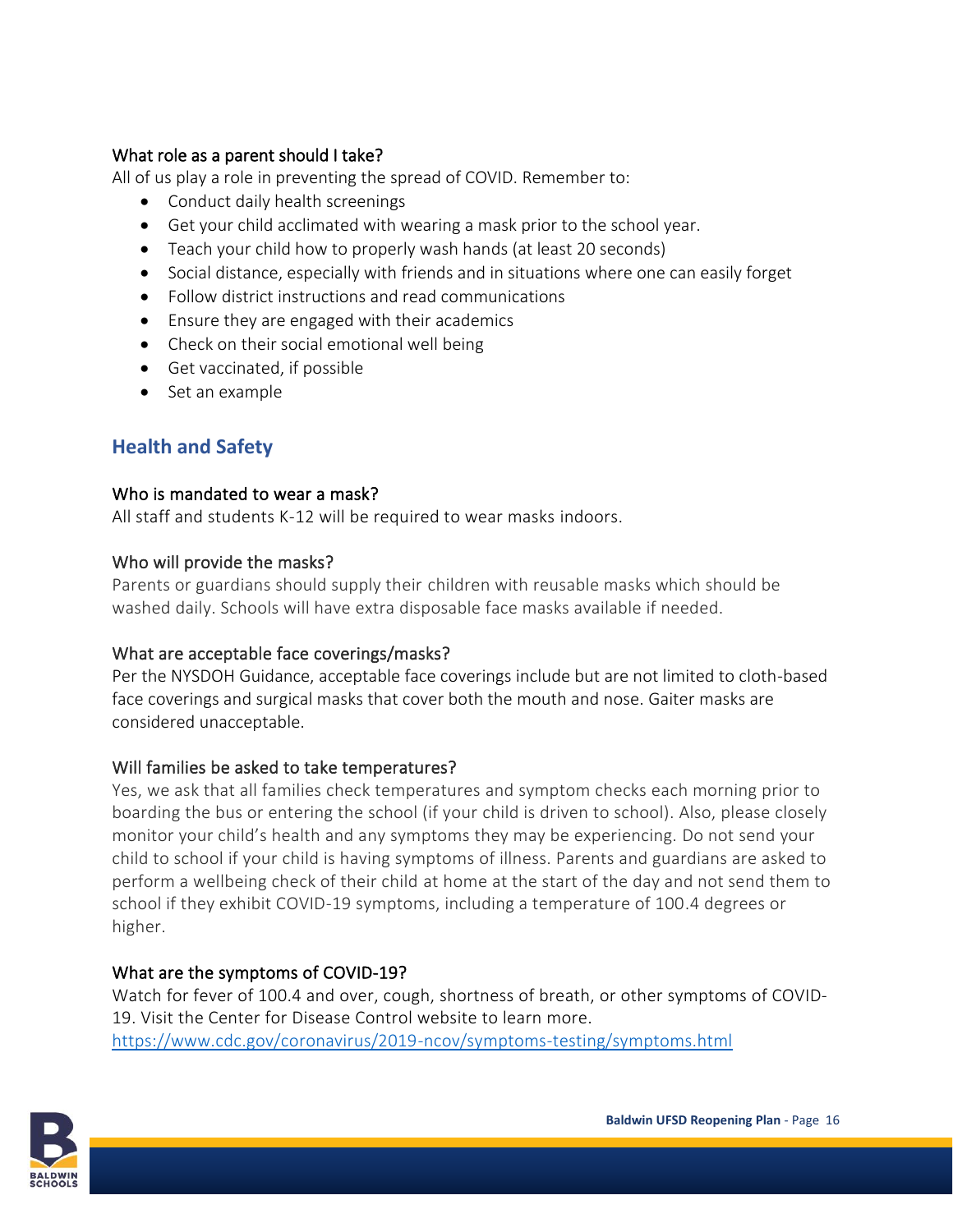### What if a student reports coronavirus-like symptoms during the school day?

A designated room will serve as a COVID-19 isolation space. This will be separate from the nurse's office or where routine medical care is offered to students. Students will wait in this room until they are picked up by a family member.

### Will COVID-19 testing be offered in schools?

Weekly testing on Fridays at the District Office, 960 Hastings Street, will be offered, starting in the fall. Please also visit the DOH [website](https://coronavirus.health.ny.gov/find-test-site-near-you) to find the nearest location for COVID-19 tests.

### What Personal Protective Equipment (PPE) will be used to protect students and staff?

The district has purchased a variety of materials that includes but not is limited to:

- Face shields
- Face masks
- Transparent masks (speech services and specialized programs)
- Transparent student desks shields (elementary as needed)
- Transparent teacher desk shields (secondary as needed)
- Cleaning and disinfecting supplies and materials
- Signage for classrooms, hallways and throughout the school

### Will more aggressive cleaning and disinfecting be implemented upon our return to school?

Yes, the school district follows requirements from the CDC and DOH on cleaning schools. We will continue enhanced cleaning and disinfecting of frequently touched surfaces and school spaces during the day with deep cleaning after school hours. Throughout the summer, we have been purchasing additional cleaning materials and supplies to be prepared for the coming school year. We are also increasing the number of full-time cleaners and part-time cleaners to allow us to increase the frequency of cleaning in which our buildings are sanitized.

### Will regular handwashing and hand sanitizing be put in place K-12?

Yes, protocols and training for handwashing and hand sanitizing will be in place for all students, faculty and staff.

#### Will visitors be allowed in the schools?

An appointment only protocol is currently in place.

### Are parents required to ensure that their child or children do not show symptoms of COVID-19 or a fever before boarding a bus each day?

Screenings at home by the parent/guardian prior to school are required.

### <span id="page-17-0"></span>**Instruction, Remote Learning, and Schedules**

#### What if we must go fully remote learning again?

The district will be able to go fully remote should we need to close schools temporarily or for an extended period if a student or staffer tests positive.

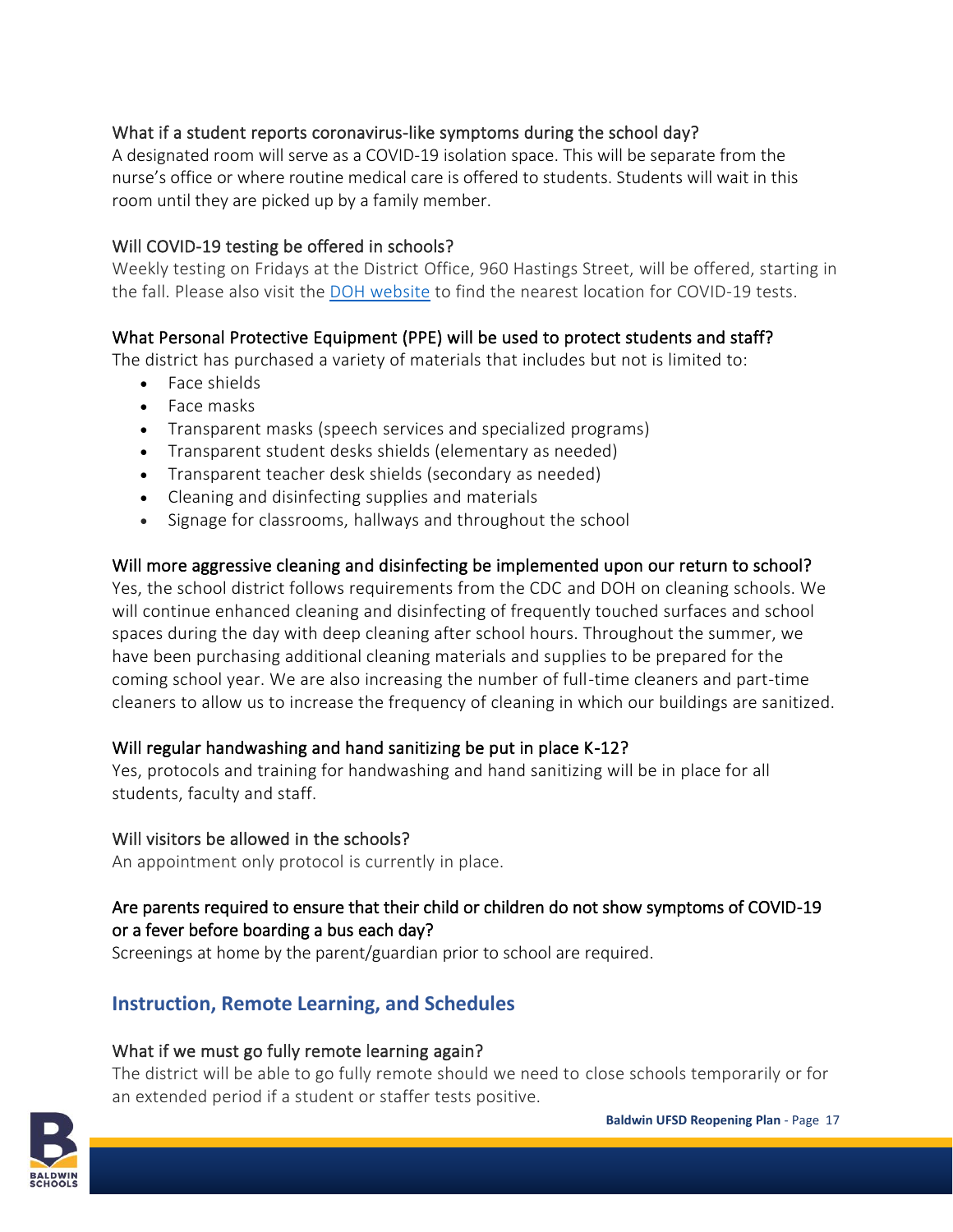### What will classrooms look like?

State guidelines require desks and other learning spaces keep students at least 3-feet apart – with 3-feet of social distancing suggested when possible. If necessary, desks will be spaced further apart and some classrooms might be moved into common spaces such as cafeterias, auditoriums and libraries.

### Will before-school/after-school care be provided for elementary school students?

Yes. The JCC before- and after-school program will return to Meadow and Plaza Schools.

### Will schedules change?

All schools will be returning to normal hours for ALL students:

| Elementary Schools (K-5)8:40 AM - 3:00 PM    |  |
|----------------------------------------------|--|
| Baldwin Middle School8:05 AM - 2:07 PM       |  |
|                                              |  |
| Baldwin High School@Shubert9:27 AM - 3:43 PM |  |

Please refer to future communications from the superintendent and building principals for more information.

#### What if I choose to homeschool my child?

[Homeschooling](http://www.p12.nysed.gov/part100/pages/10010.html) and remote learning are very different. Homeschool requires parents to submit a letter of intent, official assessments, reports cards, and other important documents to the district. The district does not provide any assistance to parents who homeschool, other than sending records to State Ed (part 100.10 regulations). A parent may choose to homeschool as long as they are adequately prepared. Please contact 516-434-6020 to learn more.

## <span id="page-18-0"></span>**Transportation and Nutrition**

### Will busing still be provided?

Per New York State Education guidance, families are encouraged to arrange alternate transportation if possible, including students walking or biking, as well as parents picking up and dropping off their children.

### Are students required to wear masks and social distance on a school bus?

All students are required to wear a mask and should maintain appropriate social distancing. The only exception to the mask requirement is that students whose physical or mental health would be impaired by wearing a mask are not required to do so, but they must maintain social distancing where possible from other individuals on the bus.